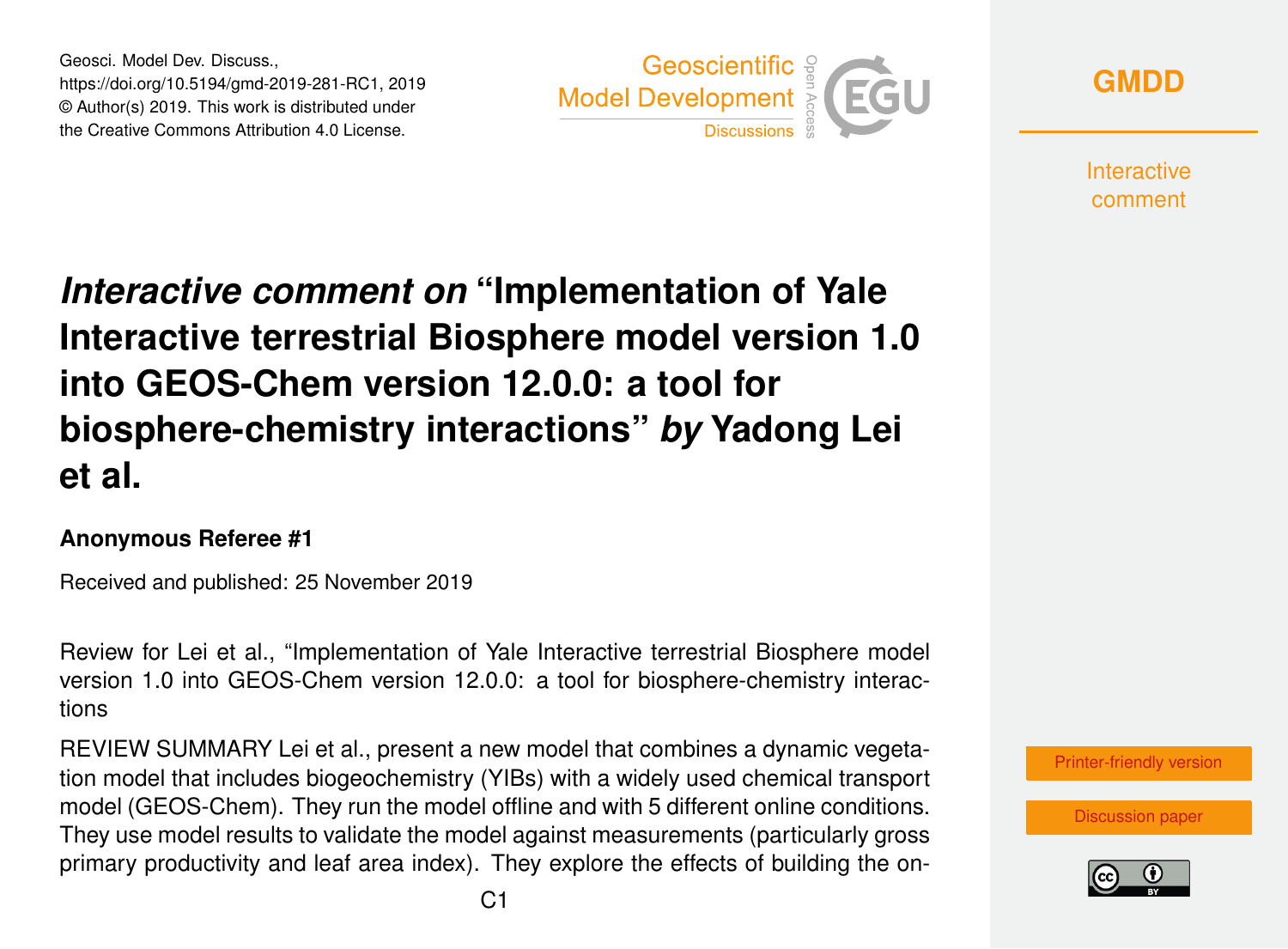line model on ozone mixing ratios, ozone deposition, and ozone damaging effects on terrestrial activity (such as gross primary productivity). In general, the global average change in ozone mixing ratios is quite small. However, they do find some notable differences in ozone deposition rates between GC and GC-YIBs, and they find the online model does improve ozone deposition rates when compared to the limited observations that are available. Finally, the utility of the model is demonstrated by their results on the effects of ozone on terrestrial productivity. Using the online model, they find gross primary productivity can decrease up to 15% in certain areas due to the damaging effects of ozone pollution. This study provides a valuable tool for investigating links between the terrestrial biosphere and atmospheric chemistry, which is a critical (and under-studied) research area for predicting the effects of climate change. The authors could improve the manuscript in a couple areas to better communicate their reasoning and clarify concepts to the reader. I recommend the paper for publication after addressing the minor comments summarized below, which should help them accomplish this.

SPECIFIC COMMENTS Section 3.2, particularly lines 305-308. The authors state that the difference in ozone mixing ratios between the Online\_All and Online\_LAI suggests that "changes in stomatal conductance play the dominant role in regulating surface [O3]." I am not following this logic and I think they need to better clarify how they are making this connection. The description of the model runs just says Online All has daily dynamically predicted LAI and hourly predicted stomatal conductance while the Online LAI has daily dynamically predicted LAI and the original dry deposition scheme. It is not obvious to me how comparing the output of these two model simulations leads to the conclusion they have provided, and this could be better explained.

Discussion of Figure 6 and 7: it is unclear what value is added by including figure 6. The figure shows the different land types in the original GC dry deposition scheme where different land types are prescribed a fixed parameters for stomatal conductance. The online model is different because it calculates stomatal conductance based on photo-

## **[GMDD](https://www.geosci-model-dev-discuss.net/)**

Interactive comment

[Printer-friendly version](https://www.geosci-model-dev-discuss.net/gmd-2019-281/gmd-2019-281-RC1-print.pdf)

[Discussion paper](https://www.geosci-model-dev-discuss.net/gmd-2019-281)